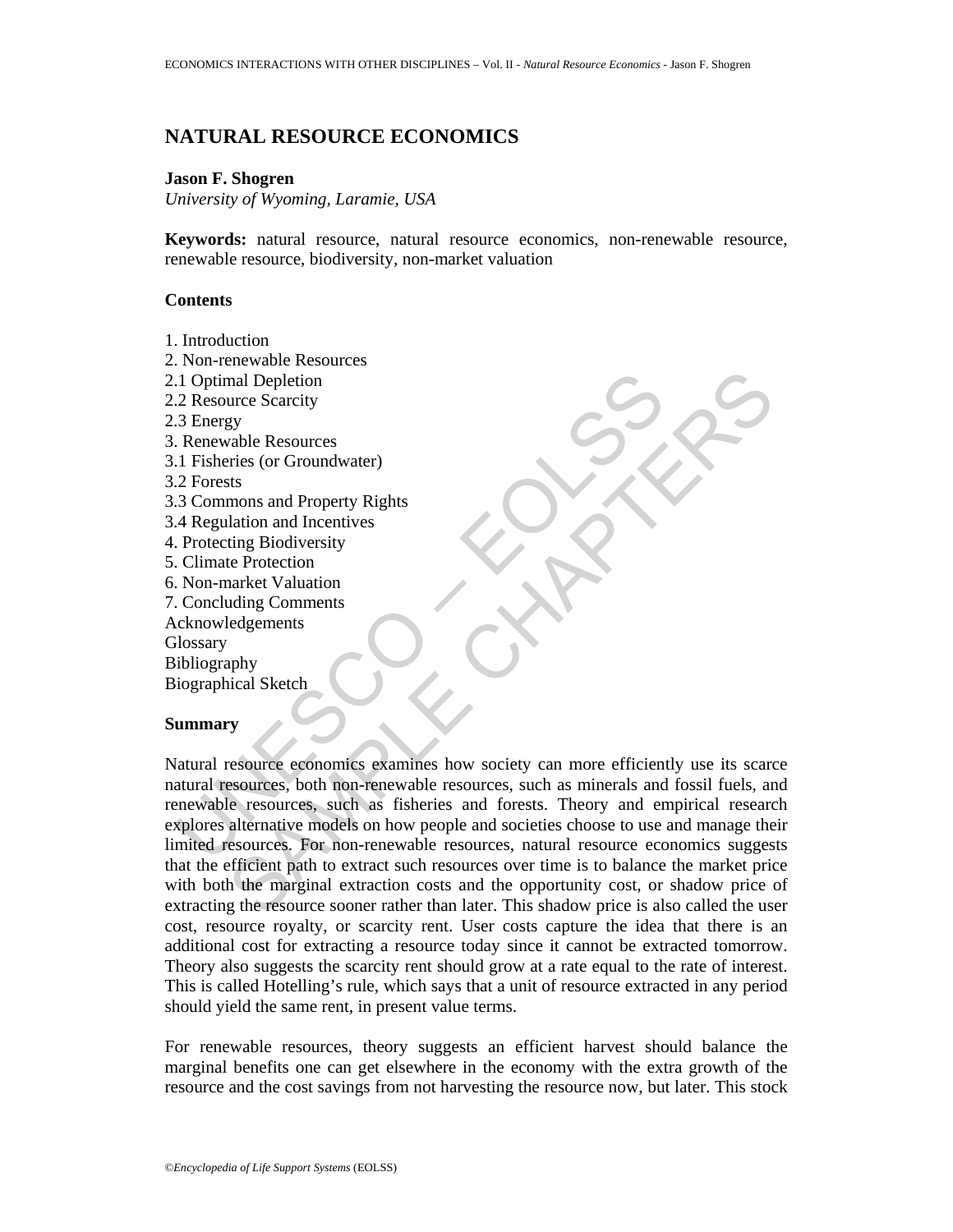externality effect captures the idea that having more of the resource around at the time of harvest implies lower per unit harvest costs. Some renewable resources like fisheries are still characterized by overexploitation because of weak property right systems and lax enforcement. Regulations considered to address these property right failures include assignment of rights, use fees, liability rules, and tradable quotas. Natural resource economics also examines how societies could save more of their stock of biological diversity at lower cost by addressing basic economic principles such as relative economic circumstances, opportunity cost, and incentive design. The field also explores how to design cost-effective strategies to reduce risks from stock pollutants, such as the concentration of carbon feared to cause climate change. Natural resource economics also considers how to value the non-market natural resource services not bought and sold in the market-place. Non-market valuation methods like stated preference, revealed preference, and production functions are discussed.

#### **1. Introduction**

Economics has long been concerned with the efficient use of its scarce natural resources. Adam Smith examined the nature of capital for land, mines, and fisheries; Ricardo explored how land quality matters for economic rent; Malthus worried about population, poverty, and the limits of agricultural resources; Jevons feared the social consequences of the depletion of coal quantity and quality. These classical economists treated natural resources as a factor of production provided freely by nature, which made it distinct from costly capital and labor. The general mindset framed the problem as one in which a resource owner made extraction choices to maximize the net present value of the natural resource.

and production functions are discussed.<br> **Introduction**<br>
conomics has long been concerned with the efficient use of its<br>
sicardo explored how land quality matters for economic rent; Malth ince<br>
icardo explored how land qua uction functions are discussed.<br> **Luction**<br>
cs has long been concerned with the efficient use of its scarce nature.<br>
S. Adam Smith examined the nature of capital for land mines, and fisherie<br>
explored how land quality matt At the start of the twentieth-century, economics started to treat natural resources as something more distinct than just as a free factor of production. The US government report *What About the Year 2000?* prepared in 1920 by economist George Peterson noted that "[o]ur national greatness and individual well-being is in a large measure due to the natural resources of this country". Theorists like Gray and Hotelling made this point more precise by addressing the dynamic nature of natural resource use. They made the case that an additional intertemporal cost to extracting or harvesting natural resources existed. They argued that a resource owner should account for an additional cost above and beyond the cost of extraction and processing—the opportunity cost of depletion or harvesting sooner rather than later. After the Second World War, fishery economists explained how weakly defined property rights can lead people to overexploit resources that inhabit the commons (Note: *commons* refers to the resource.) In the late 1970s and early 1980s, the economics literature began to examine the social inefficiencies associated with stock pollutants, such as carbon emissions and climate change, the loss of services from reductions in the stock of global biodiversity, and the risks to life support and aesthetic services provided by natural resources left un-priced by the market.

Today, natural resource economics continues to expand on these early insights by developing theories that help explain how people and societies choose to manage and use their limited resources, both non-renewable resources like minerals and fossil fuels, and renewable resources like fisheries and forests. The field considers how societies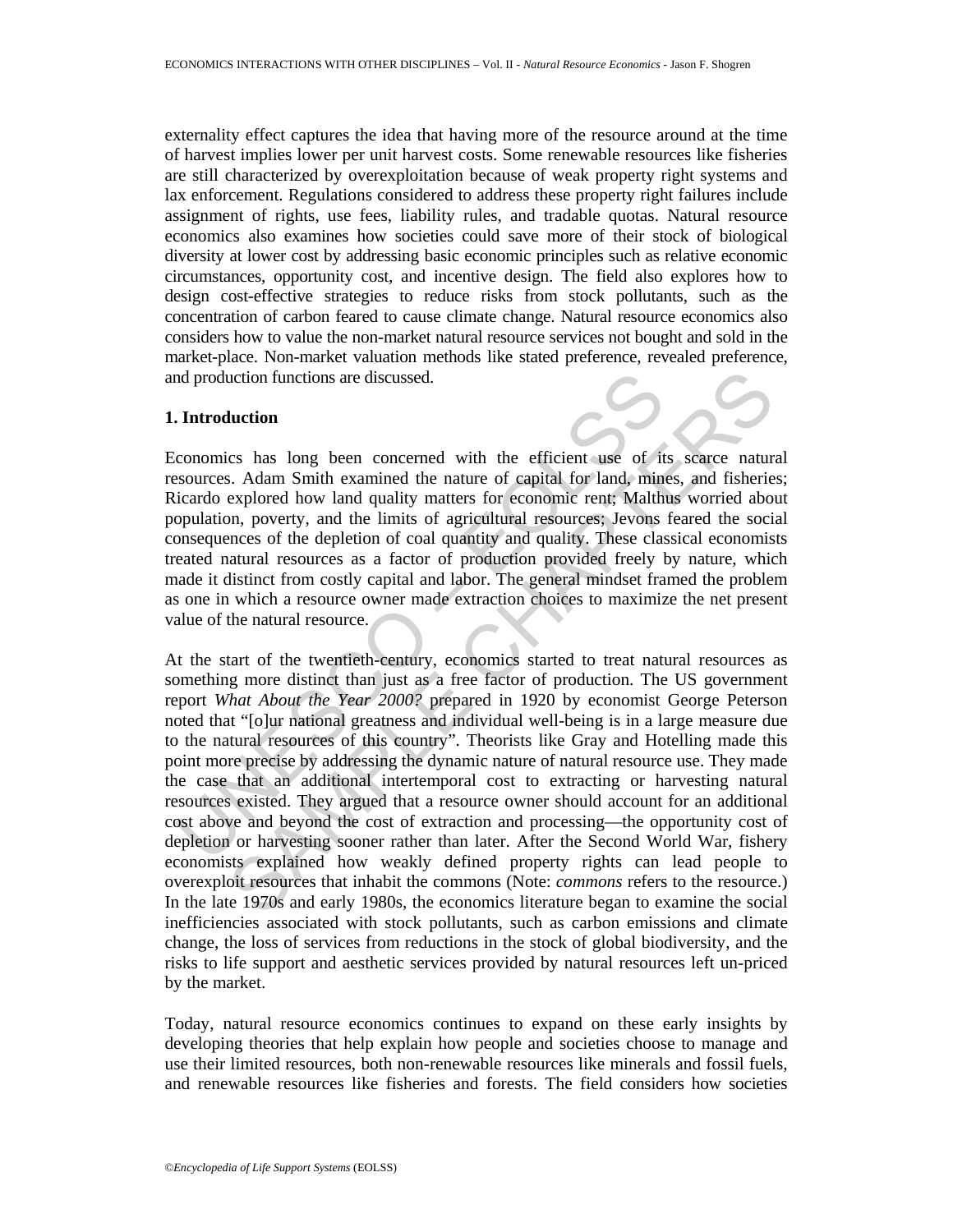make choices to (mis)manage their stock of biological diversity cost-effectively, to reduce risks from climate change efficiently, and to value natural resource services that are not bought and sold in the market-place. The goal is to look systematically at the demand for natural resources and at their supply, both to recommend efficient use today and to foresee impending challenges tomorrow. This understanding often leads economic theory to recommend greater resource conservation than rules based on biological criteria alone.

anxlet services provided by natural resources. When considering how<br>dd empirics addresses these questions, one must remember that<br>conomics is not synonymous with financial and commercial concern<br>encoy of natural resources ervices provided by natural resources. When considering how economic theoriess addresses these questions, one must remember that natural resources in so tynonymous with financial and commercial concerns. The economic finat Examined here are some lessons from natural resource economics, on how people can develop and conserve their scarce renewable and non-renewable resources. Topics addressed include the efficient path to extract non-renewable resources; the scarcity of natural resources; the optimal harvest of renewable resources; property rights structures that promote the efficient use of natural resources; and how economics values the nonmarket services provided by natural resources. When considering how economic theory and empirics addresses these questions, one must remember that natural resource economics is not synonymous with financial and commercial concerns. The economic theory of natural resources economics addresses both the commercial consequences from developing a resource, and the benefits from its preservation and conservation. As economist, Henry Hazlitt noted, "[t]he art of economics consists in looking not merely at the immediate but at the longer effects of any act or policy; it consists in tracing the consequences of that policy not merely for one group but for all groups". Natural resource economics is no different. The field is concerned with the costs, benefits, and incentives of alternative strategies for resource use, including the choice of preservation.

The first section considers non-renewable resources: optimal depletion, measures of resource scarcity, and energy supply and demand. The next section examines renewable resources: the rate of harvest, the commons, and regulation options. We then consider the economic protection of climate change, biodiversity, and the methods of non-market valuation.

## **2. Non-renewable Resources**

Non-renewable resources are those that will eventually be exhausted. These resources include the fossil fuels, such as coal, oil, and natural gas; and mineral resources, such as iron ore and gold. This section focuses on the economic theory of efficient extraction, measures of resource scarcity, and energy supply and demand.

## **2.1 Optimal Depletion**

We first consider the economic theory of optimal extraction on a non-renewable resource like oil or coal. The simplest setting is the so-called "cake-eating" problem, in which society must select the optimal strategy to use a resource over time. Consider a society that has a non-renewable resource like oil. For simplicity, assume the resource quality is uniform across the reserves. Society's goal is to choose an extraction path to maximize the present value of total net profits over time. Recall present value is the discounted sum of all future net profits. The society must decide how much oil to supply in each time period given the opportunity cost of keeping the oil in its reserve. The opportunity cost of delaying oil extraction is the financial return that could earn elsewhere in the economy.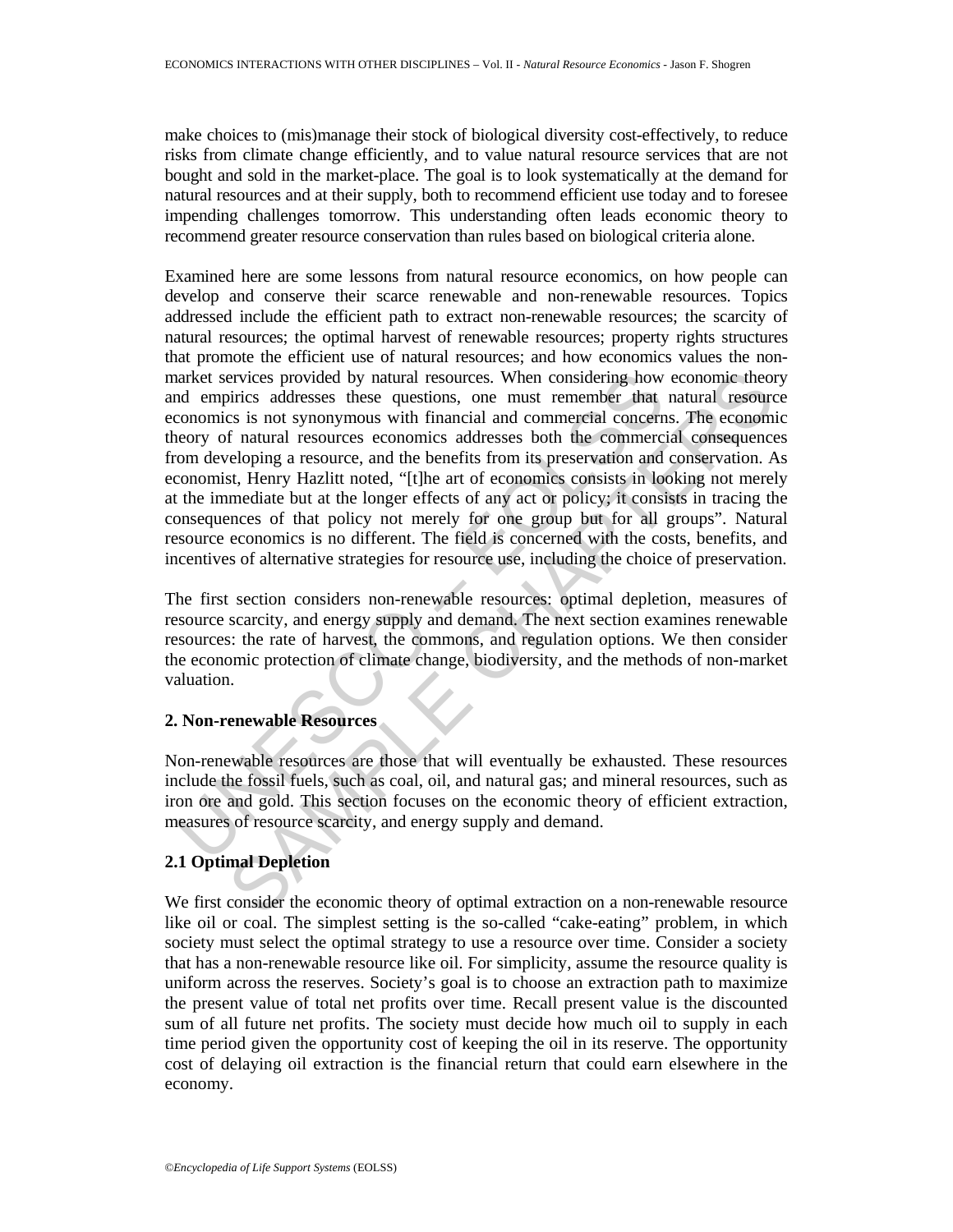Economic theory treats a non-renewable resource as capital. In general, capital is a basic building block in the production of goods and services, and therefore has economic value over time. Harold Hotelling developed the seminal theory on the optimal rate to extract a non-renewable natural resource through time. Consider a basic model to illustrate. Let  $x_t$  represent the level of resource extracted at time  $t$ ;  $T$  is the end of the planning time;  $p(y)$  is the demand curve for the resource; *y* is a variable of integration,  $c(x_t)$  is the cost function for extraction, and *r* is the rate of discount. The objective is to maximize the net present value of social benefit from a resource deposit, in which social benefit is measured by the total gains from exchange: the sum of consumer surplus and producer surplus, which is written as

$$
\max_{\{x_t\}} \int_0^T \left[ \int_0^{x_t} p(y) dy - c(x_t) \right] e^{-rt} dt
$$
 (1)

subject to the constraint: the finite stock of the resource,

 $\dot{z}_t = -x_t$  (2)

where  $z_t$  is the stock of the non-renewable resource at time  $t$ .

Necessary conditions for an interior solution are

$$
p(x_t) - c'(x_t) - \lambda_t = 0 \tag{3}
$$

where  $p(x_t)$  is the market price, or marginal revenue for a unit of the resource,  $c'(x_t)$  is the marginal extraction costs, and  $\lambda_t$  represents the shadow price on a unit of the resource in the stock, and

$$
\lambda/\lambda = r \tag{4}
$$

Alax,  $J_0 \left[ J_0 \right]$   $P(y)dy = c(x_t) \left[ e^{-\alpha t} \right]$ <br>
whisted to the constraint: the finite stock of the resource,<br>  $t = -x_t$ <br>
there  $z_t$  is the stock of the non-renewable resource at time  $t$ ,<br>
lecessary conditions for an interior J<sub>0</sub> P(y)ay – c(x<sub>t</sub>)<sup>1</sup>e at<br>
2) the constraint: the finite stock of the resource,<br>
is the stock of the non-renewable resource at time t.<br>
y conditions for an interior solution are<br>  $f'(x_t) - \lambda_1 = 0$  (3)<br>
(3)<br>
(3)<br>
(3)<br>
(3) The first condition says that an efficient allocation of resource extraction over time is when the price (marginal revenue) is equal to both the marginal extraction costs and the opportunity cost (or shadow price) of the resource in the ground. This shadow price is also called the user cost, resource royalty, or scarcity rent. This user cost captures the idea that there is an additional cost for extracting a resource today. Since it cannot be extracted tomorrow, your opportunity set is smaller in the future, which provides less flexibility to respond to market conditions.

The second condition says that the scarcity rent grows at a rate equal to the rate of interest. This is the so-called Hotelling rule, the most well known result in natural resource economics. The rule says that a unit of resource extracted in any period should yield the same rent, in present value terms. That is, if resource allocation is efficient, society cannot gain any extra benefits from shifting a unit of extraction from one time period to another. This implies that the lower the discount rate, the slower the extraction of the resource, holding all else constant. This occurs because the opportunity cost of keeping the resource in the ground is low, that is the relatively low rate of return elsewhere in the economy is not tempting the owner to extract the resource, sell it, and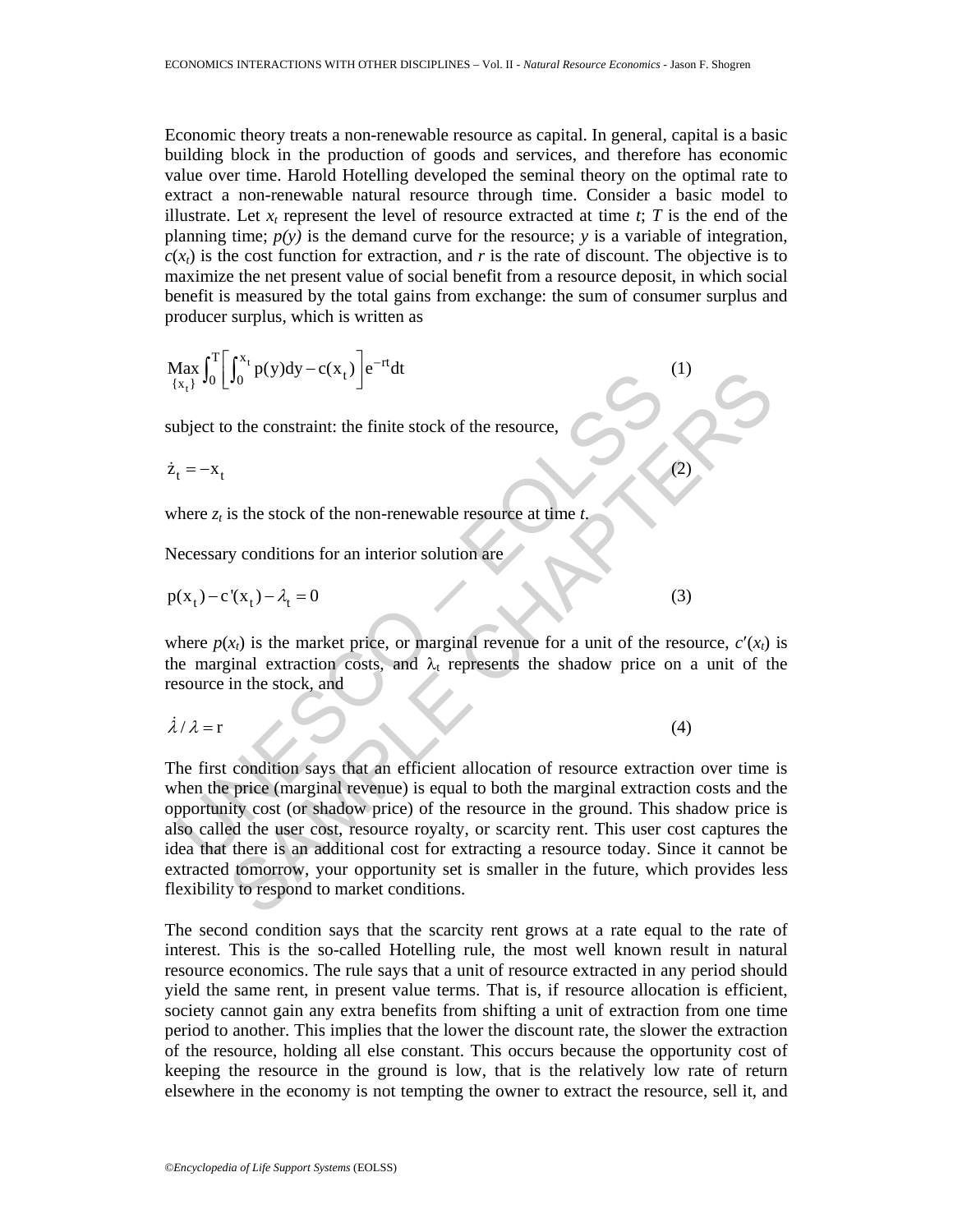invest the proceeds in the market. If the discount rate increases due to changes in the economy, the owner now increases the rate of extraction because the opportunity cost of not doing has increased.

The Hotelling rule holds for a competitive firm as well, but only when the private discount rate equals the social discount rate. Private and social discount rates can differ, however, if people believe the private rate set by market conditions does not accurately reflect the broad unpriced social desire for resource preservation. Other useful extensions in the literature include the efficiency of investing the returns from a nonrenewable resource into the production of man-made capital that would act as a substitute for the resource, how market structure like a resource cartel affects the rate of extraction, and how market uncertainty about price and costs affects optimal extraction rates.

#### **2.2 Resource Scarcity**

People often wonder whether the world is running out of resources. Clearly our use of any non-renewable resource reduces its stock. But the relevant question is to define what this stock actually represents: the actual and potential physical quantity of the stock, the economic viability of the stock, the value of the stock and potential reserves, and how to measure the scarcity of the stock. Consider now four alternative measures of resource scarcity.

2 Resource Scarcity<br>
2 Resource Scarcity<br>
cople often wonder whether the world is running out of resources. Clea<br>
con-renewable resource reduces its stock. But the relevant question is to<br>
con-renewable respects: the actua **EXECUTE:**<br>
Then wonder whether the world is running out of resources. Clearly our use of an<br>
wable resource reduces its stock. But the relevant question is to define what thually represents: the actual and potential physi First, a common measure of resource scarcity is the lifetime of a resource. Resource lifetime is the economic reserve of a resource divided by its current annual consumption rate, often with an allowance for a predicted growth in this rate over time. For example, some have estimated that the world will run out of copper in around 2020, holding real price constant. But the problem is that if one divides a resource base by annual consumption, he is assuming real prices remain constant. But if a resource becomes scarcer, its real price will increase. This will reduce consumption as people find substitute material. These behavioral responses alter the lifetime measure. In addition, higher prices induce producers to explore for more reserves, which can increase its stock. Evidence suggests that lifetime measures for many resources are approximately constant over time, which might say more about firms' desire to hold inventories of minerals than about scarcity.

A second measure of scarcity is unit cost. Depleting a mine, forces miners to dig deeper underground or wider on the surface to recover coal. This increases the labor costs/unit of output, which also can be of lower quality. Cumulative production thus increases average costs, which is the second indicator of resource scarcity. In a classic 1963 study later supported by others, Barnett and Morse studied trends in average costs over the time period 1870–1957. With the exception of forestry, they found that an index of real unit costs declined over the period, indicating decreasing scarcity. People have challenged the validity of the unit cost measures by noting that technology has progressed over the years, which has reduced unit costs and increased the size of economic reserves. They also point out that firms do not always deplete the lowest cost deposit first, as presumed by the unit cost measure. Unit capital and labor costs might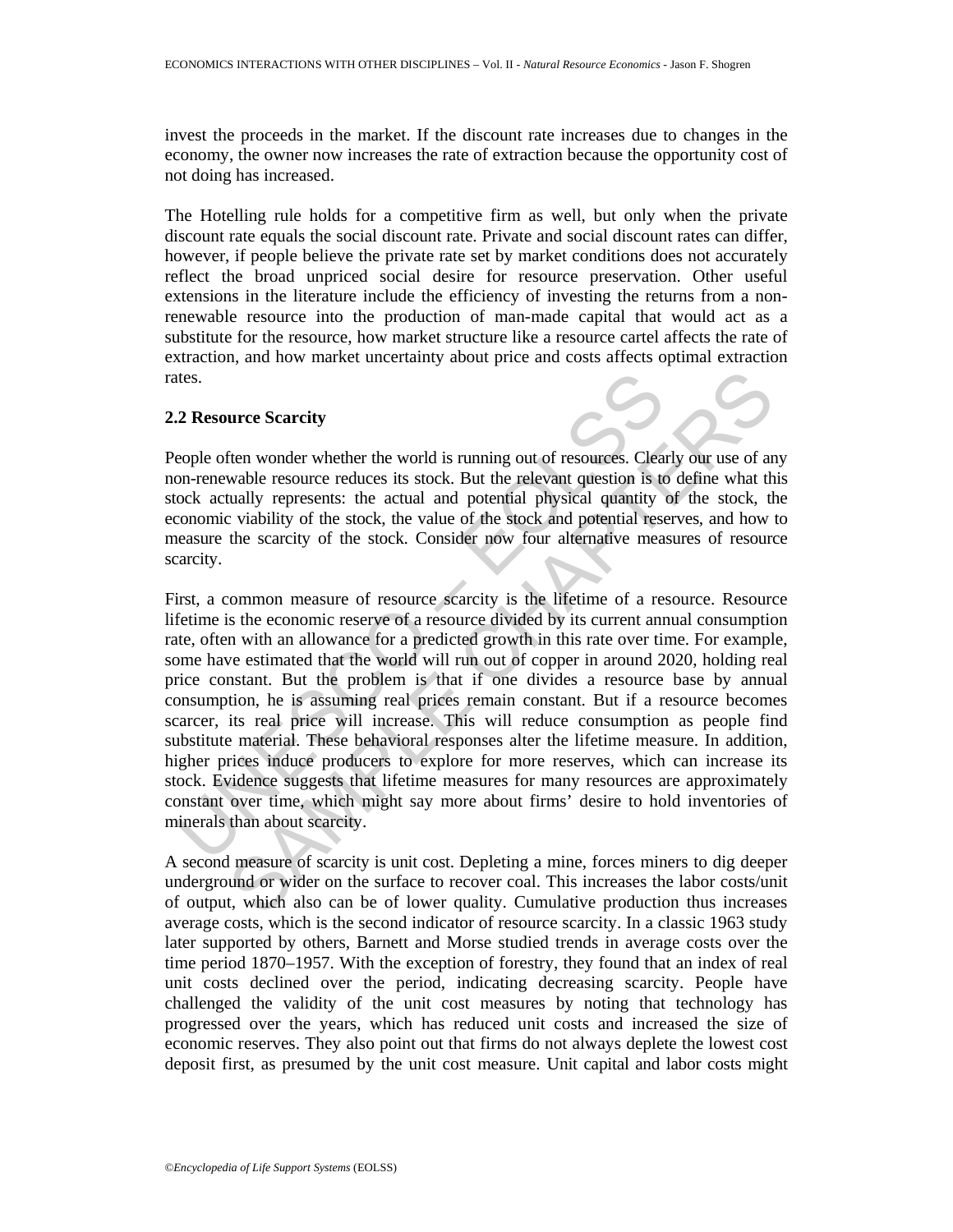have declined due to substitution of some other input for capital and labor. Finally, unit costs are based on past experience, which makes it a weak predictor of future scarcity.

Real prices are a third measure of resource scarcity. Economists commonly use market prices as indicators of scarcity. An increase in a real price is a useful measure of scarcity when prices signal all future and current opportunity costs of using a non-renewable resource today. In the Hotelling model, the price of a resource increases at the rate of interest until it equals the price of its best substitute: the backstop resource. Empirical studies suggest that real prices had remained approximately constant from 1870 to 1957. Another study showed that real price seem to be u-shaped, where an initial decline in prices due to technological progress is eventually replaced by cumulative production and rents increasing at the rate of real interest. Critics, however, argue that real prices as a scarcity measure are limited by market structure restrictions like mineral and fuel cartels, government interventions through price ceilings, taxes, subsidies that distort the price signals, and negative social impacts to the environment that are left unaccounted for by the market price. Natural resource prices might not accurately reflect scarcity if cartels artificially keep prices high, governments subsidize output to keep prices low, or if the environmental services forgone to society are not accounted.

scarcity measure are limited by market structure restrictions like<br>tratels, government interventions through price ceilings, taxes, substidience signals, and negative social impacts to the environment that are<br>or by the ma y measure are limited by market structure restrictions like mineral and fuctocomment interventions through price ceilings, taxes, subsidies that distort the manket price. Natural resource prices might not accurately reflec The fourth measure of scarcity is scarcity rent, or user cost. Scarcity rent is the difference between price and marginal extraction cost. Many economists argue that scarcity rent is the best scarcity indicator, since it shows the gap between what society is willing to pay for one more unit of the resource and the cost of extracting that unit. Rents represent the rate of return from holding a non-renewable resource deposit. This rate should equal the return on holding any other kind of asset elsewhere in the economy, like a savings bond. As we saw in the Hotelling model, theory predicts that an efficient depletion path involves rents rising at the rate of interest. One can, however, question whether firms actually follow Hotelling's rule of optimal depletion. And even if one presumes they do, empirical data is scarce. Measuring scarcity rents is a challenge since firms and governments do not keep this data, forcing empirical studies to use proxy measures like exploration costs.

## **2.3 Energy**

Economists care about scarcity because these natural resources provide the energy that drives the modern economy. Energy is a consumer good. The energy derived from renewable and non-renewable resources like petroleum, natural gas, coal, hydro, nuclear, biomass, geothermal, solar, and wind helps grow and cook our food, warm and light our homes, and powers our cars. Energy is a factor of production. Energy, combined with capital, labor and land, is an essential input in the production of nearly all goods and services around the globe. Energy also has enormous strategic value for a nation, and the threat of its loss has led to war. People and governments follow energy prices with intense interest because it is so vital to our daily lives.

Today the world produces and consumes nearly 400 quadrillion British thermal units (Btu) of power. As a comparative benchmark, energy use in 1970 was about 200 quadrillion Btu. China, Russia, and the US are the biggest producers and consumers of world energy. Together these three countries account for about 40% of the world's total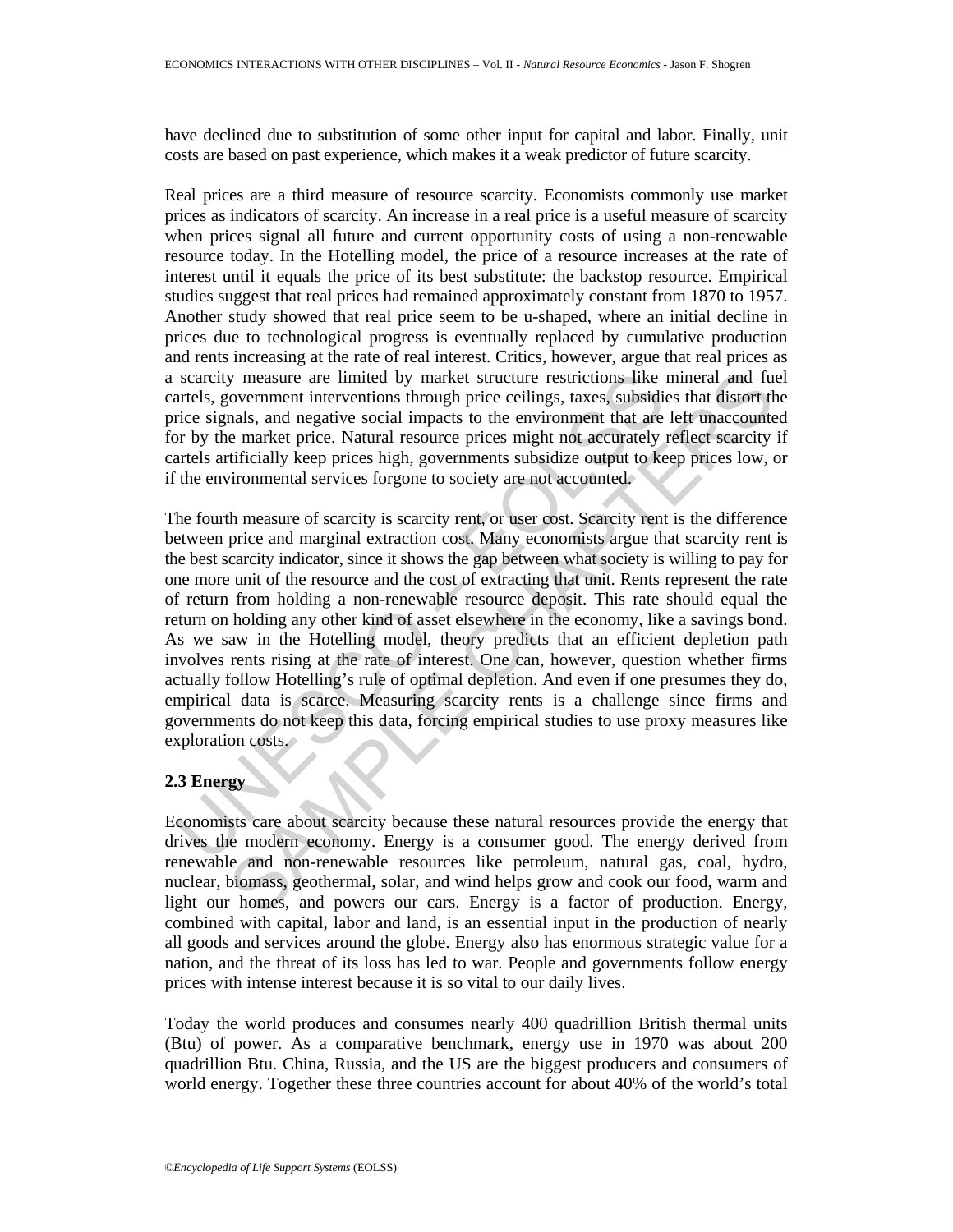supply and demand for energy. Five nations currently produce about half of the world's energy—Canada, China, Russia, Saudi Arabia, and the USA. The USA alone produced over 70 quadrillion Btu of energy; Russia and China produced over 40 and 33 quadrillion Btu. And, five nations consume nearly half of the world's energy—China, Japan, Germany, Russia, and the USA. The US consumes nearly 95 quadrillion Btu, three and four times that demanded by China and Russia at 34 and 26 quadrillion Btu, respectively. Over the last two decades, the largest regional change was in the Far East and Oceania region, where energy production increased by over a 100%, and energy consumption doubled. All other regions except for the former Soviet Union all witnessed an increase, albeit smaller, in overall energy production and consumption.

What is the current mix of primary energy supply around the world? The non-renewable resources of petroleum, coal, and natural gas are the big three energy sources today. Petroleum remains the most important source, producing nearly 40% of energy today. Saudi Arabia, the USA, and Russia are the three largest suppliers. Coal is second, capturing 23% of production. China and the USA are the leading producers. Natural gas ranks third, supplying about 22%, increasing its share over the last decade. Russia is the leading producer. The remaining energy sources, hydro, nuclear, biomass, geothermal, solar, and wind accounted for the remainder.

sources of petroleum, coal, and natural gas are the big three energetroleum remains the most important source, producing nearly 40% and arabia Arabia, the USA, and Russia are the Used are three largest supplicirs, appupuri s of petroleum, coal, and natural gas are the big three energy sources today<br>n remains the most important source, producing nearly 40% of energy today<br>rabia, the USA, and Russia are the three largest suppliers. Coal is sec What does the future of energy demand look like? One estimate is that world energy demand will increase by about 60% over the next two decades, to over 600 quadrillion Btu in 2020 from 380 quadrillion Btu in 1997. So what does the mix of energy sources look like into the future? Oil currently supplies the largest share of world energy consumption, about 70 million barrels/day, which could increase to 110 million barrels/day by 2020. Natural gas should remain the fastest growing component of world energy demand, and is projected to more than double. Coal will continue at its historical share, about 22 to 24% of energy demand. Nuclear power use in the future is less clear. Nuclear power could expand in developing Asian nations, but decline in developed nations. Renewable resource development will be slow if the expected price of fossil fuels remains relatively low in the near future.

Given these projected trends in energy use and natural resource reserves, the open question is whether an economic rationale exists for more or less governments' intervention in energy markets. If the net gains are positive, the government has three intervention tools in energy markets: to change incentives by taxing fossil fuels and subsidizing renewable fuels; to expand technological options by promoting and subsidizing research and development (R&D), and provide information about options that promote energy efficiency. First, governments that wish to alter the energy mix can change the relative prices through taxes on fossil fuels and subsidies for renewable energy resources. Second, a government could intervene by subsidizing the R&D of new technologies that address the environmental problems associated with fossil fuel use. Third, a government can also try to alter the energy market by providing information that promotes the market penetration of new technologies, including information and outreach programs, green programs, market identification and targeting. Economists note that people are often reluctant to switch to new technologies because they are unwilling to experiment with new devices at current prices. Also,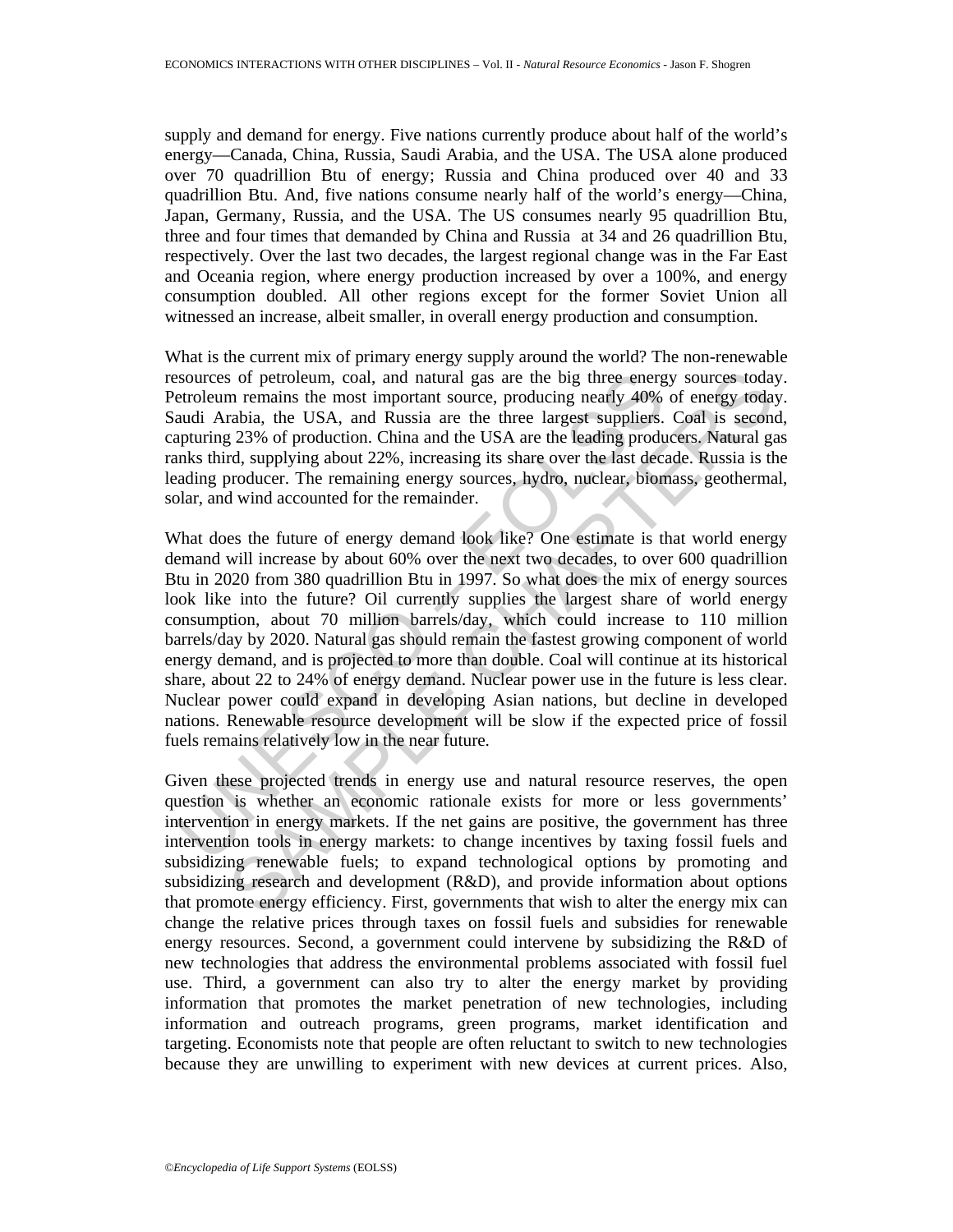factors other than energy efficiency matter to consumers, such as quality, features, and the time and effort required to learn about a new technology.

#### **3. Renewable Resources**

Renewable resources are those that can be maintained forever, provided they are not destroyed by neglect and misuse. These resources include soils, forests, wildlife, natural scenery, and water. Economic theory also treats renewable resources as capital. We begin by considering the efficient harvest of a fishery, and then discuss how this changes for forests. Next we consider the problem of weak property rights and the commons, and explore different options to regulate the overexploitation of a renewable resource.



# TO ACCESS ALL THE **24 PAGES** OF THIS CHAPTER, Visit: http://www.eolss.net/Eolss-sampleAllChapter.aspx

#### **Bibliography**

Barnett H. and Morse C. (1963). *Scarcity and Growth: The Economics of Natural Resource Scarcity*, 288 pp. Baltimore, MD: Johns Hopkins University Press. [A classic work on measuring resource scarcity.]

Bergh J. van den, ed. (1999). *Handbook of Environmental and Resource Economics*, 1300 pp. Cheltenham, UK: Edward Elgar Publishers. [A collection of brief essays on natural resource economics.]

Brown G. (2000). Renewable natural resource management and use without markets. *Journal of Economic Literature* **38**, 875–914. [An astute essay on the current state of renewable resource economics.]

Ciriacy-Wantrup S. (1952). *Resource Conservation: Economics and Policies*, 395 pp. Berkeley, CA: University of California Press. [A well-known exploration into resource conservation.]

Clark C. (1990). *Mathematical Bioeconomics: The Optimal Management of Renewable Resources*, 386 pp. New York: Wiley and Sons. [A comprehensive treatment of dynamic renewable resource models.]

Crocker T. (1999). A short history of environmental and natural resource economics. *Handbook of Environmental and Resource Economics*, (ed. J. van den Bergh), Cheltenham, UK: Edward Elgar Publishers. [A succinct synopsis of the history of natural resource economics.]

Dasgupta P. and Heal G. (1980). *Economic Theory and Exhaustible Resources*, 501 pp. Cambridge: Cambridge University Press. [A detailed text on the modeling of non-renewable resources.]

Faustmann M. (1849). On the determination of the value which forest land and immature stands pose for forestry. English translation. *Martin Faustmann and the Evolution of Discounted Cash Flows* (ed. M. Gane), Oxford: Oxford Institute, Paper 42 (1968). [The classic work on optimal rotation of a forest.]

Gordon H. (1954). The economic theory of a common property resource: The fishery. *Journal of Political Economy* **62**, 124–142. [A seminal paper on commons and renewable resources.]

Gray L. (1913). The economic possibilities of conservation. *Quarterly Journal of Economics* **27**, 497– 519. [An early paper on the theory of non-renewable resources.]